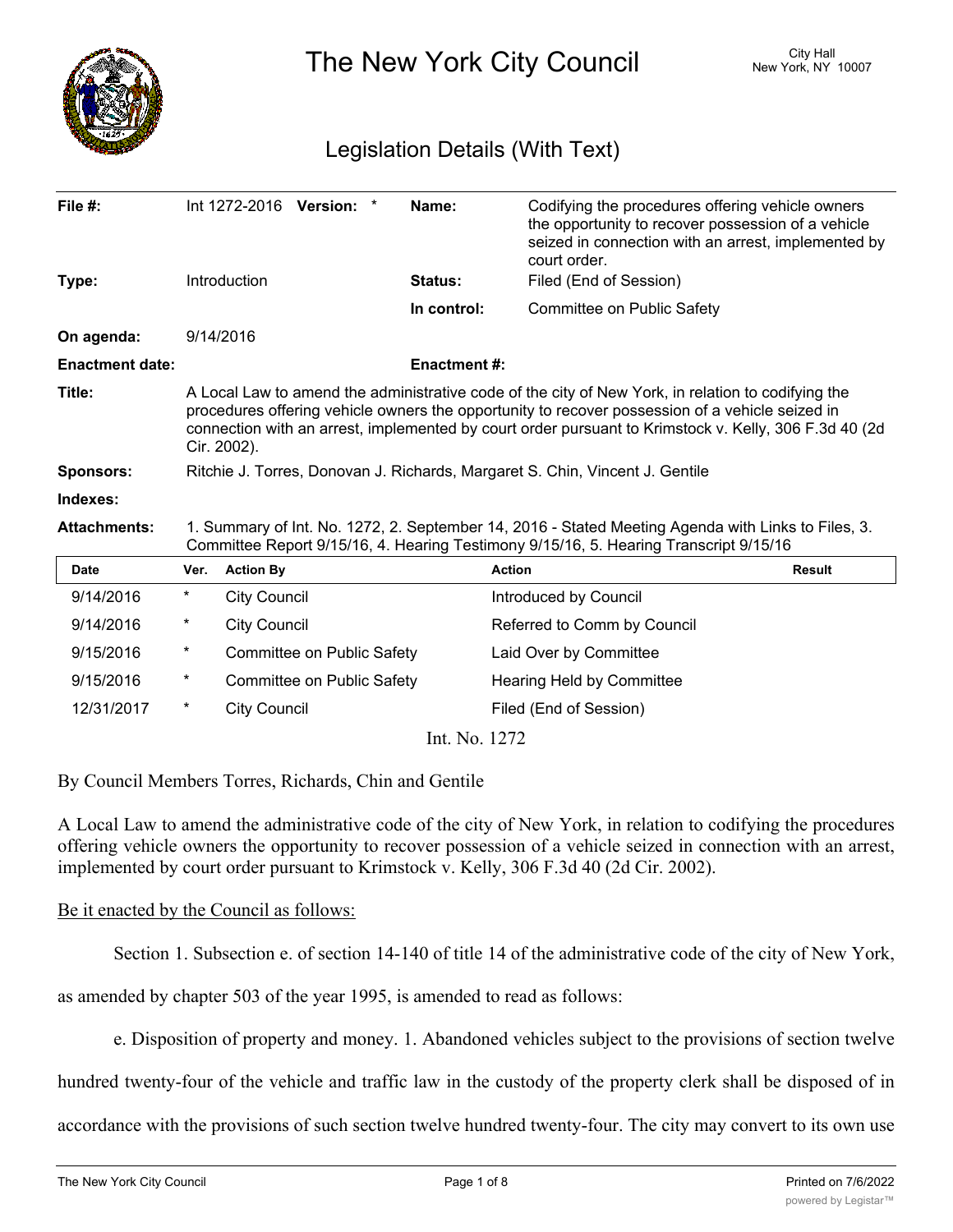in any calendar year one percent of any such abandoned vehicles not subject to subdivision two of such section twelve hundred twenty-four which are not claimed. All moneys or property other than abandoned vehicles subject to the provisions of such section twelve hundred twenty-four that shall remain in the custody of the property clerk for a period of three months without a lawful claimant entitled thereto shall, in the case of moneys, be paid into the general fund of the city established pursuant to section one hundred nine of the charter, and in the case of property other than such abandoned vehicles, be sold at public auction after having been advertised in "the City Record" for a period of ten days and the proceeds of such sale shall be paid into such fund. In the alternative, any such property may be used or converted to use for the purpose of any city, state or federal agency, or for charitable purposes, upon consultation with the human resources administration and other appropriate city agencies, and the commissioner shall report annually to the city council on the distribution of such property. Notwithstanding the foregoing, all property or money of a deceased person that shall come into the custody of the property clerk shall be delivered to a representative of the estate of such decedent and if there be no such representative, to the public administrator of the county where the decedent resided. Where moneys or property have been unlawfully obtained or stolen or embezzled or are the proceeds of crime or derived through crime or derived through the conversion of unlawfully acquired property or money or derived through the use or sale of property prohibited by law from being held, used or sold, or have been used as a means of committing crime or employed in aid or in furtherance of crime or held, used or sold in violation of law, or are the proceeds of or derived through bookmaking, policy, common gambling, keeping a gambling place or device, or any other form of illegal gambling activity or have been employed in or in connection with or in furtherance of any such gambling activity, a person who so obtained, received or derived any such moneys or property, or who so used, employed, sold or held any such moneys or property or permitted or suffered the same to be used, employed, sold or held, or who was a participant or accomplice in any such act, or a person who derives his or her claim in any manner from or through any such person, shall not be deemed to be the lawful claimant entitled to any such moneys or property except that as concerns any vehicle seized in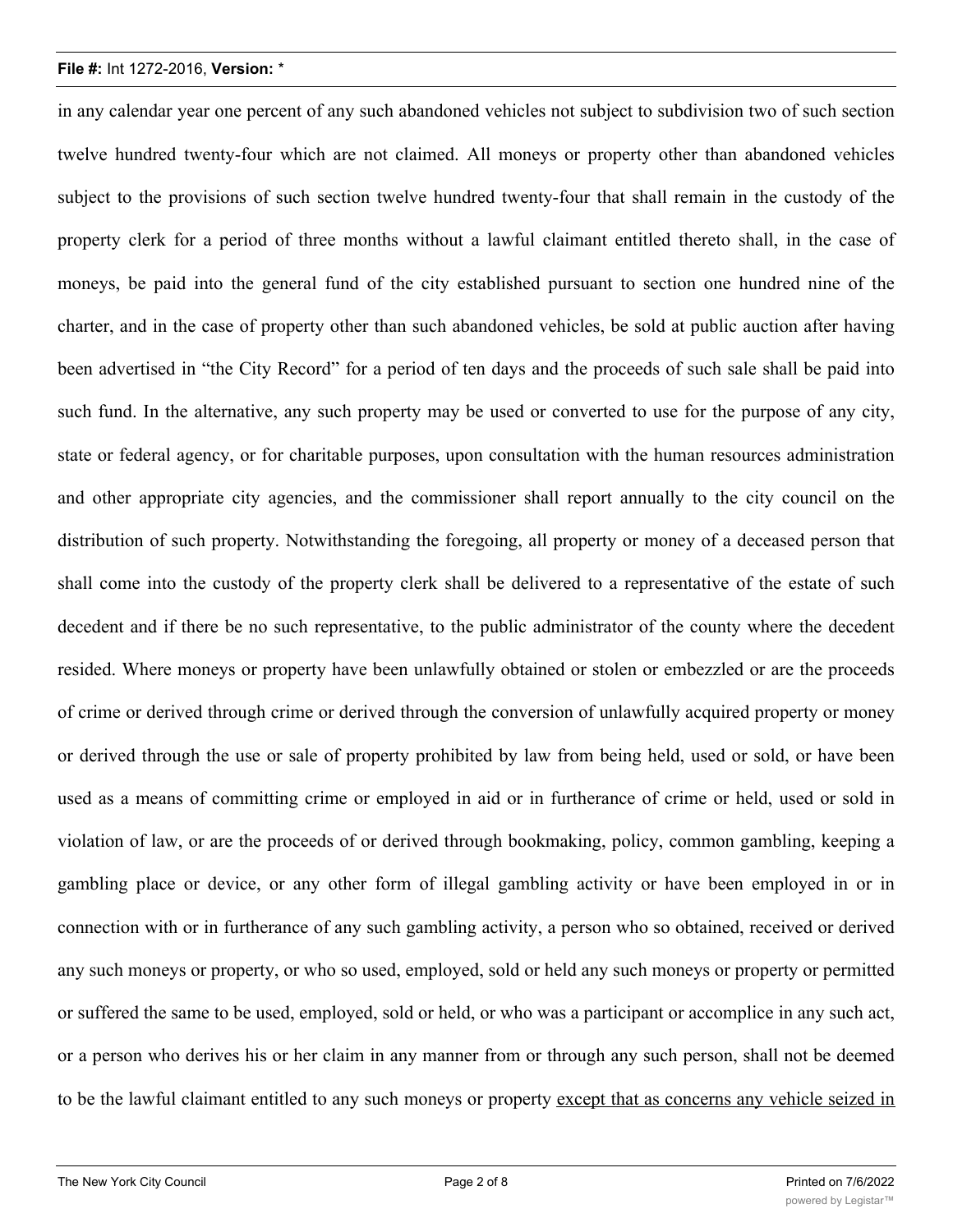the manner provided for in subdivision a of section 14-140.1. [except that] [a]As concerns any vehicle taken into custody in the manner provided for in subdivision b of section 20-519 of the code, the authorized tow company shall receive from the department the cost of towing and storage as provided under subdivision c of section 20-519.

2. The commissioner, however, where the property consists of any property that has been used as a means of committing crime or employed in aid or in furtherance of crime or held, used or sold in violation of law, or gambling apparatus or any property employed in or in connection with or in furtherance of any gambling activity, or burglar tools of any description, or firearms, cartridges or explosives, or armored or bullet -proof clothing or motor vehicles, or instruments, articles or medicines for the purpose of procuring abortion or preventing conception, or wines, fermented liquors and other alcoholic beverages and the receptacles thereof, or soiled, bloody or unsanitary clothing, or solids and liquids of unknown or uncertain composition, or opium, morphine, heroin, cocaine or any of its admixtures or derivatives, and other narcotics, or hypodermic syringes and needles, or obscene pictures, prints, books, publications, effigies or statues, or any poisonous, noxious, or deleterious solids or liquids, or any property which in the opinion of the commissioner, is of slight value or the sale of which might result in injury to the health, welfare or safety of the public, may direct and empower the property clerk to destroy each and every article of such nature, subject to the procedures enumerated in section 14-140.1. If, in the opinion of the commissioner, any such property may be used or converted to use for the purpose of the department or any city, state or federal agency, such property may in the discretion of the commissioner be used or converted to use for any such purpose, and the same need not be sold or destroyed as in this section provided, subject to the procedures enumerated in section 14-140.1.

§2. Title 14 of the administrative code of the city of New York is amended by adding a new section 14- 140.1 to read as follows:

§14-140.1 Hearing to contest the seizure of a vehicle. a. Definitions. For the purposes of this section, the following terms have the following meanings: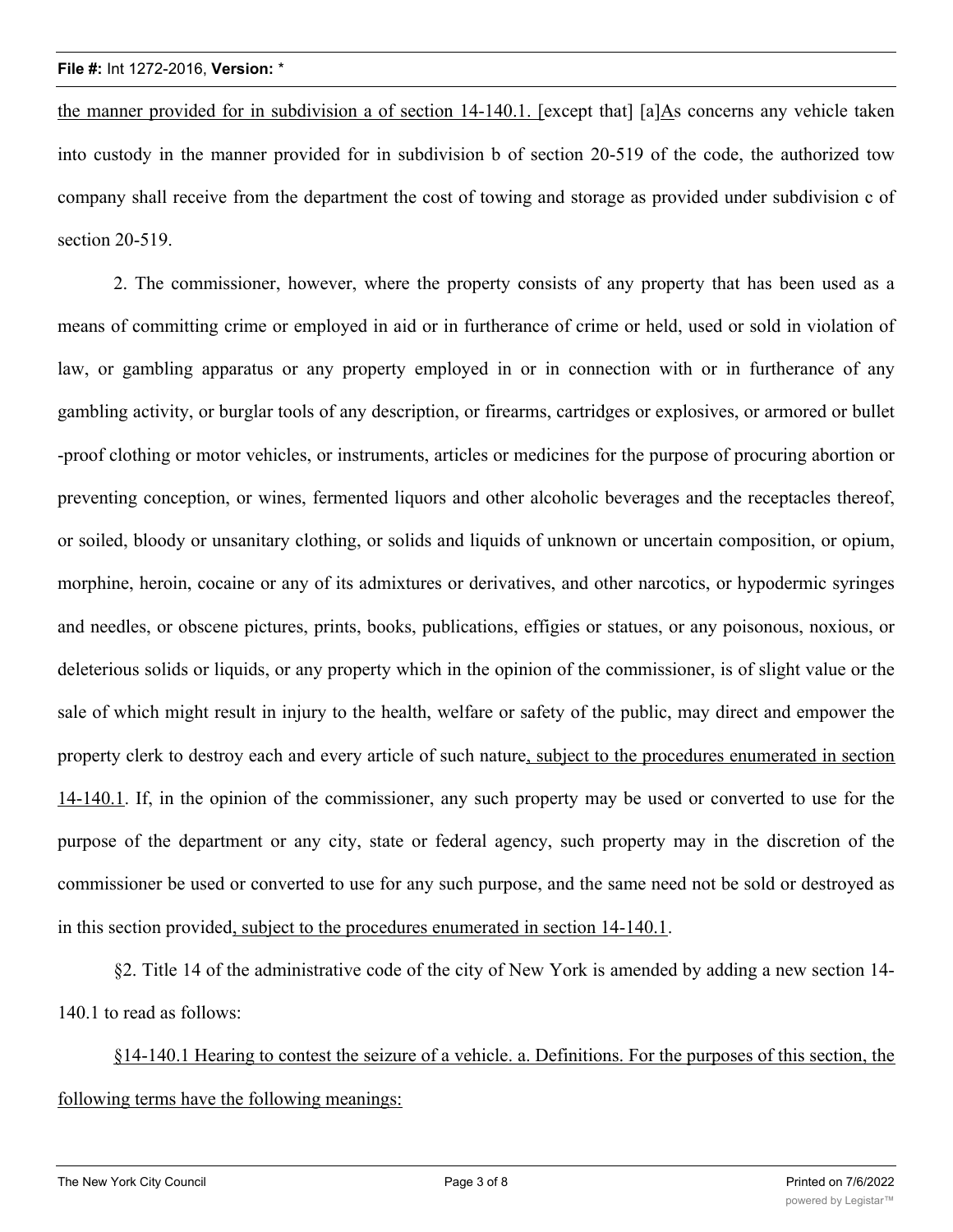Claimant. The term "claimant" means the person from whom a vehicle was seized by the police department, if that person was then in lawful possession of the vehicle, or the owner if different from such person, who is seeking the return of such vehicle.

b. Right to a hearing to contest the seizure of a vehicle. Following the seizure of a vehicle, at the time of the driver's arrest, as evidence of a crime or as the instrumentality of a crime, a claimant, entitled to possession of such vehicle, may contest such seizure at a hearing to be held at the office of administrative trials and hearings pursuant to its rules of practice, to the extent such rules are not in conflict with the terms of this section. Such hearing will provide the claimant with an opportunity to be heard, either in person or through counsel, as to the following issues: (i) whether probable cause existed for the arrest of the vehicle operator; (ii) whether it is likely that the city will prevail in an action to forfeit the vehicle; and (iii) whether it is necessary that the vehicle remain impounded in order to ensure its availability for a judgment of forfeiture. The burden of proof by a preponderance of the evidence as to these issues will be upon the police department, and the office of administrative trials and hearings judge may consider such hearsay and other evidence as that judge may consider reliable. The office of administrative trials and hearings judge will decide those issues by a statement of findings on the record, or by a written statement to be made a matter of record, not later than 3 business days following the close of evidence and the completion of argument, if any, at the hearing, unless both parties have consented on the record or in writing to extend the time for such statement. Absent a timely finding by the office of administrative trials and hearings judge that the police department has met the burden of proof as to the issues at the hearing, the vehicle shall be released to the claimant within 10 days without prejudice to further proceedings, including a forfeiture proceeding. Any decision made by an office of administrative trials and hearings judge shall not be binding in any way upon the criminal or supreme court in any proceeding. Likewise, any legal or factual theory advanced at hearing before the office of administrative trials and hearings by the prosecution or police department shall not be binding, nor limiting in any way, upon any decision, trial strategy or issue advanced in the criminal or supreme court.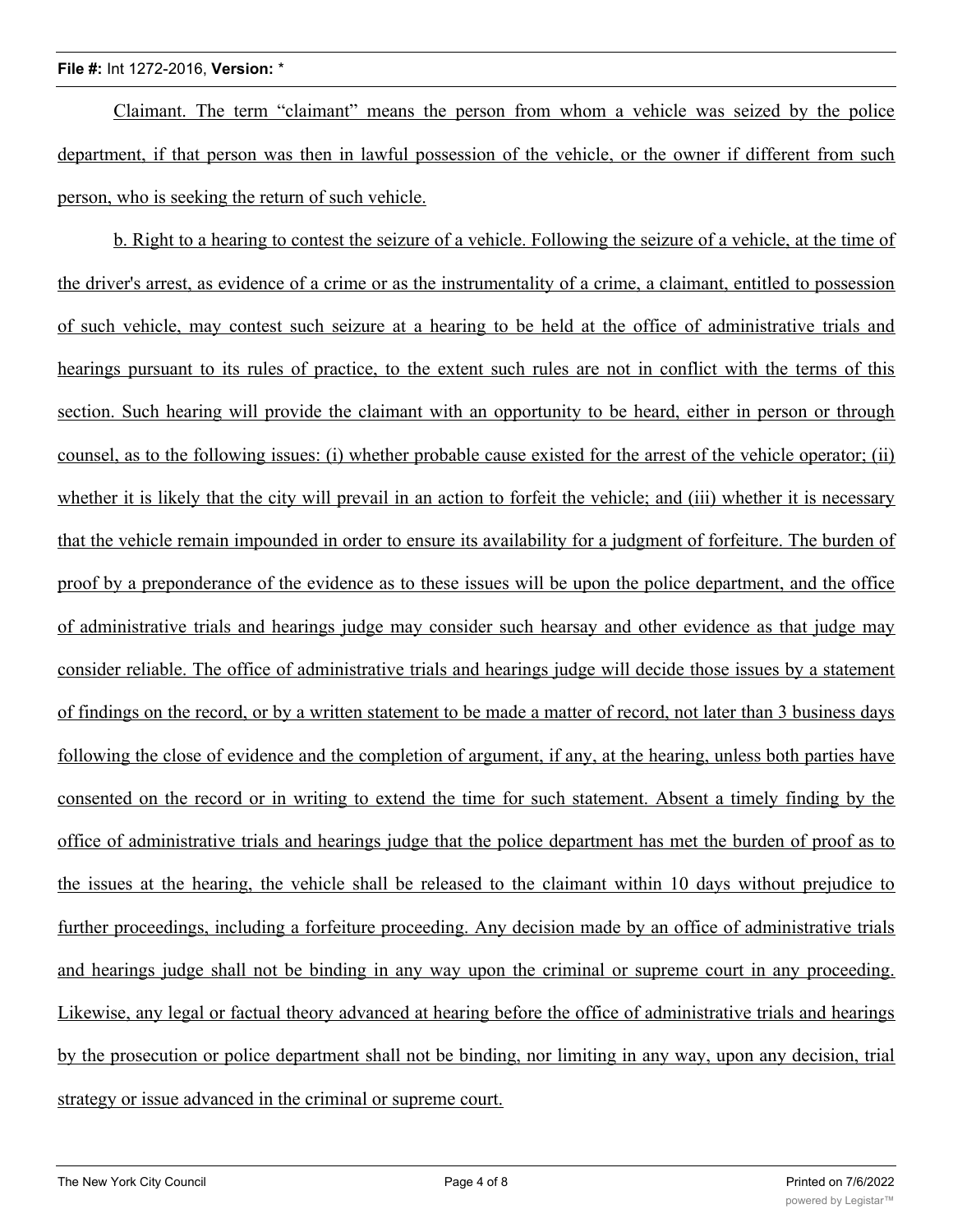c. Notice of the right to a hearing. The police department shall provide notice of the right to a hearing at the time of seizure by attaching to the voucher provided to the person from whom a vehicle is seized a notice in English and Spanish as set forth below. In addition, a copy of the notice will also be sent by mail to the registered and titled owner of the vehicle within 5 business days after the seizure. The notice will appear in type at least as large as the largest entry elsewhere on the form, but in no event smaller than 8-point type, and will set forth the following:

(1) notice of the right to a hearing to retain the vehicle seized in connection with an arrest;

(2) the procedures for requesting a hearing, including the timeline for making the request, what information and documentation is required to make the request, where to submit the request, and the address of the location where the hearing will be held;

(3) the factors the police department must prove in order to retain the vehicle, and the standard of proof;

(4) notice that in some instances, a vehicle may not be forfeited if its owner did not know or have reason to know that the vehicle would be used in the commission of a crime.

d. Demand for a hearing. The claimant of a seized vehicle has the right to a hearing at the office of administrative trials and hearings, which will commence on a date and at a time, as fixed by the police department within 10 business days after receipt by the police department of a written demand for such a hearing on the form to be provided by the police department and in accordance with the instructions set forth thereon, unless the date for such hearing shall have been extended by the office of administrative trials and hearings upon a showing of good cause by either party. If the police department receives more than one such written demand, the timing of the hearing will be governed by the receipt of the first such written demand. If a written demand is mistakenly directed to the district attorney, the district attorney shall immediately forward such demand to the police department. The police department will notify the office of administrative trials and hearings, the claimant and the relevant district attorney of the date of the hearing in a notice to be sent by mail, email, or fax within 2 business days after receipt of the written demand for a hearing, to the addresses specified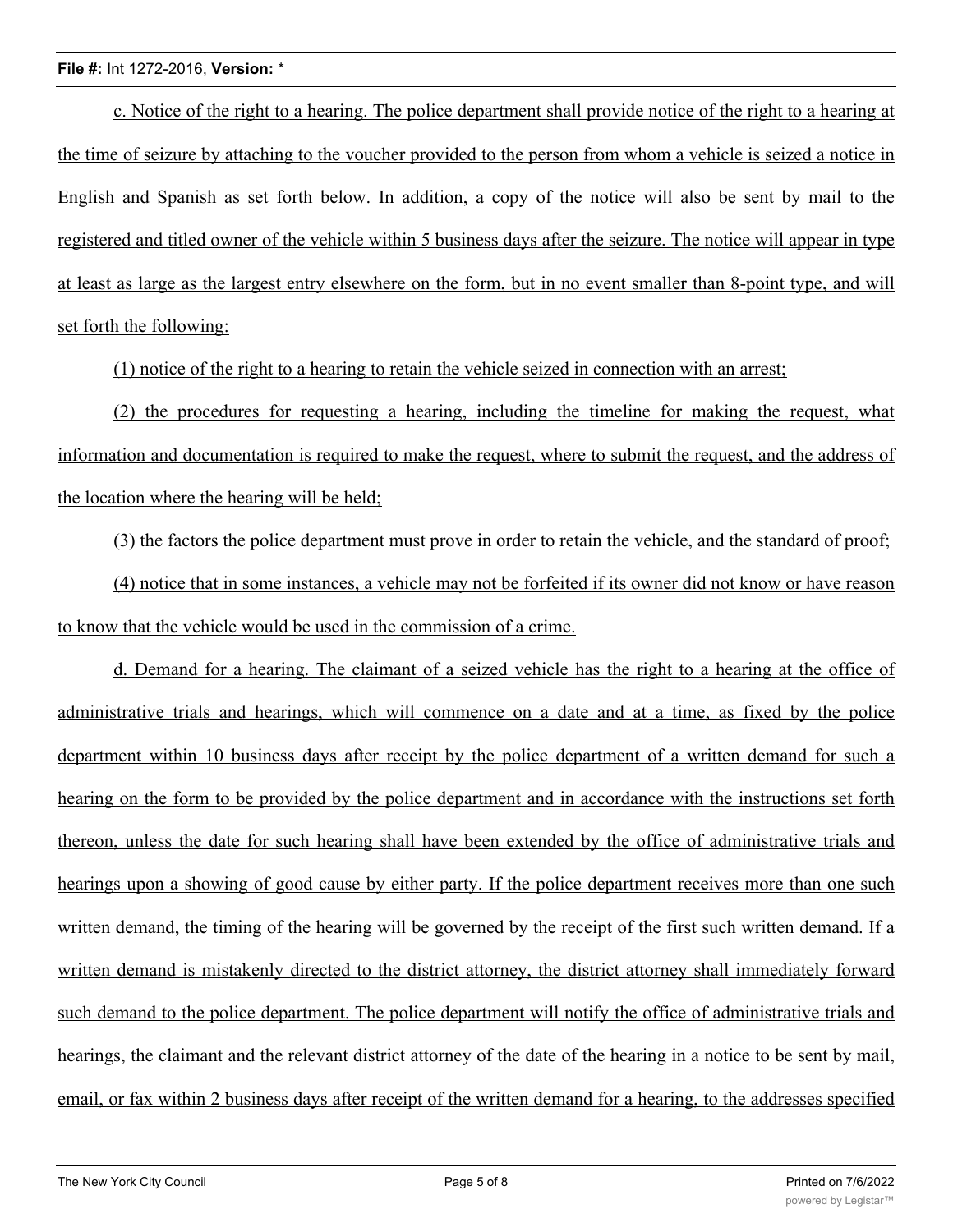for such notice by the claimant and the district attorney. The notification will provide to the claimant the address and telephone number of the office of administrative trials and hearings, and will comply with the specificity requirements for a petition as stated in section1-22 of chapter 1 of title 48 of the rules of the city of New York. It will also state that in situations where a court has determined that the vehicle is needed as evidence in a criminal proceeding, including any appeals in any such proceeding, the hearing may not be held and the vehicle may not be released during the period the vehicle is so needed.

e. Who may appear at the hearing. Only 1 person or entity may appear as claimant at the hearing, and preference shall be given to the registered owner of the vehicle.

f. Review of the hearing decision. The decision of the office of administrative trials and hearings judge will be subject to review in New York state supreme court, but the filing of an action in that court does not affect the claimant's right to a hearing before the office of administrative trials and hearings or to release of the seized vehicle in the event that the police department is found not to have satisfied the burden of proof at such hearing.

g. Retention orders. 1. If the vehicle is seized as evidence of a crime, either the person from whom the vehicle was seized, if in lawful possession of the vehicle, or its owner, if different from such person, may make a demand for a written statement from the prosecutor that retention of the vehicle as evidence is not necessary. The demand may be either in the form of a request for a hearing as provided in subdivision d, or by a written demand for a release made directly to the office of the district attorney prosecuting the criminal case.

2. The district attorney shall respond in writing no later than 7 days after receipt of a request. If the district attorney decides that continued retention of the vehicle is not necessary for the criminal case, the district attorney shall serve a written statement to that effect on the person who made the demand. If the district attorney seeks to retain the vehicle as evidence for the criminal case, an application for a retention order must be made during the 7 day period before a judge with jurisdiction over the criminal case.

3. The application for a retention order shall be supported by an affirmation from an assistant district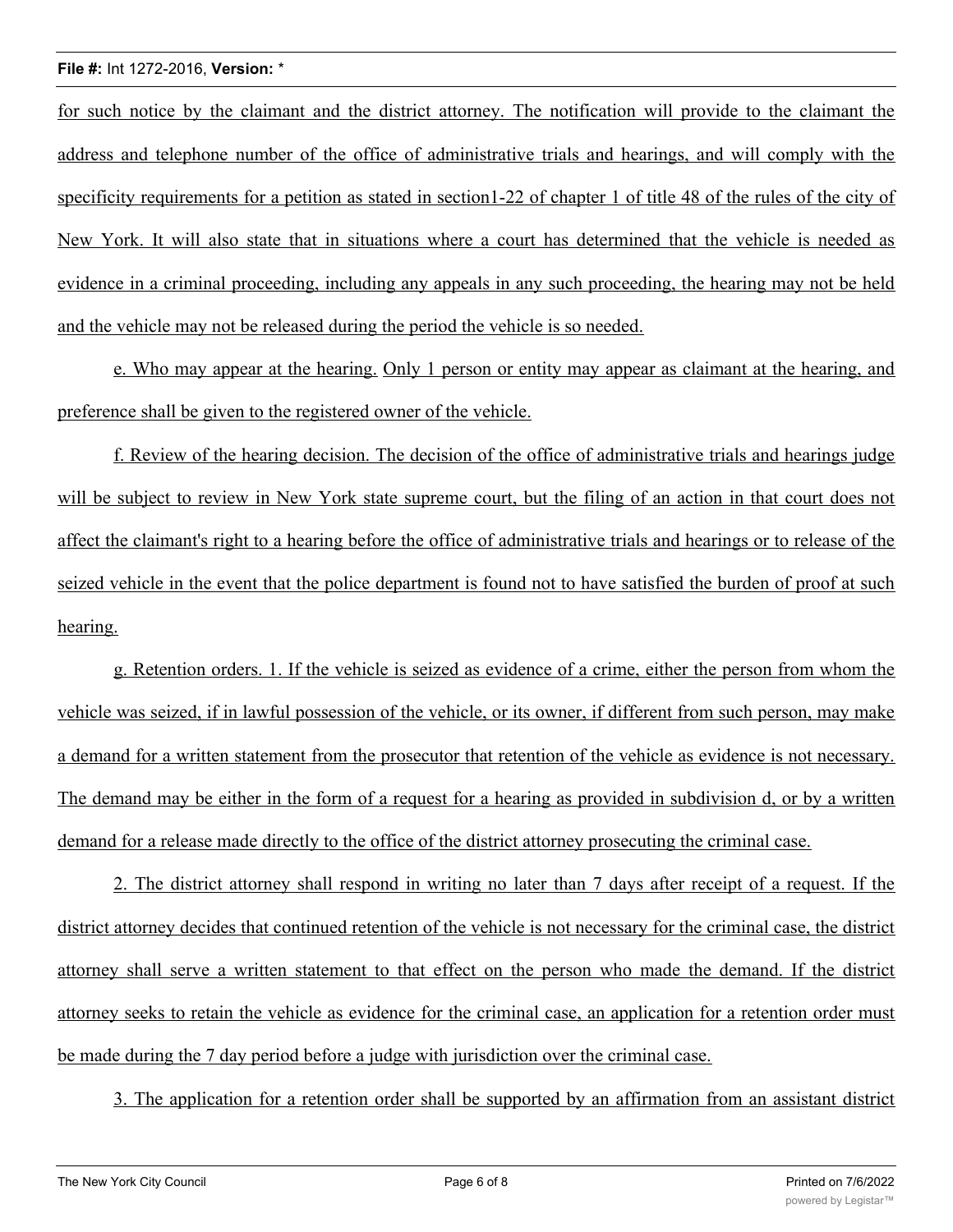attorney familiar with the case. The application may be made ex parte. It must refer to this section and the standards laid out in paragraph 4 of this subdivision.

4. The judge before whom the application is made may issue the retention order if the affirmation, citing facts particular to the individual case, makes a sufficient showing that: (i) specific facts about the condition of the vehicle at the time of seizure may be relevant in the criminal case; and (ii) there are no reasonable means other than impoundment, such as photographing or testing, to preserve the evidentiary value of the vehicle for presentation to the trier of fact. If the judge ruling on the motion finds that photographing, testing, or other means are sufficient to preserve the evidence, the judge may order the vehicle to be retained for a period of time sufficient to allow law enforcement to complete such photographing, testing, or other means. The identification of evidentiary purposes of the vehicle in the prosecutor's affirmation may not be used to restrict the prosecution from making arguments in a later proceeding based on other theories.

5. An order authorizing retention of the vehicle must be served by the district attorney within 10 days following the demand upon the person who made the demand. If such an intervening retention order is issued, a hearing will not be held during the pendency of the retention order. An order denying the retention of the vehicle must likewise be served within 10 days of the date of the order upon the person who made the demand.

6. The person who made the demand may move to vacate or amend the retention order within 10 days following the receipt thereof. Service of such motion must be made in person or by registered or certified mail on the district attorney and on the defendant in the criminal case, if the defendant is a different person than the individual who made the demand. A hearing shall be held within 30 days of service of the motion. The hearing shall address the legitimacy and the necessity of the continued impoundment of the vehicle as evidence, and may not be used to obtain premature or unwarranted discovery for the defendant in the criminal case. The judge ruling on the motion may set a date, not to exceed 30 days from the date of the order, by which the police department shall release the vehicle, unless continued impoundment is otherwise authorized by law. The judge ruling on the motion may condition vacatur or amendment of the retention order on a waiver by the defendant